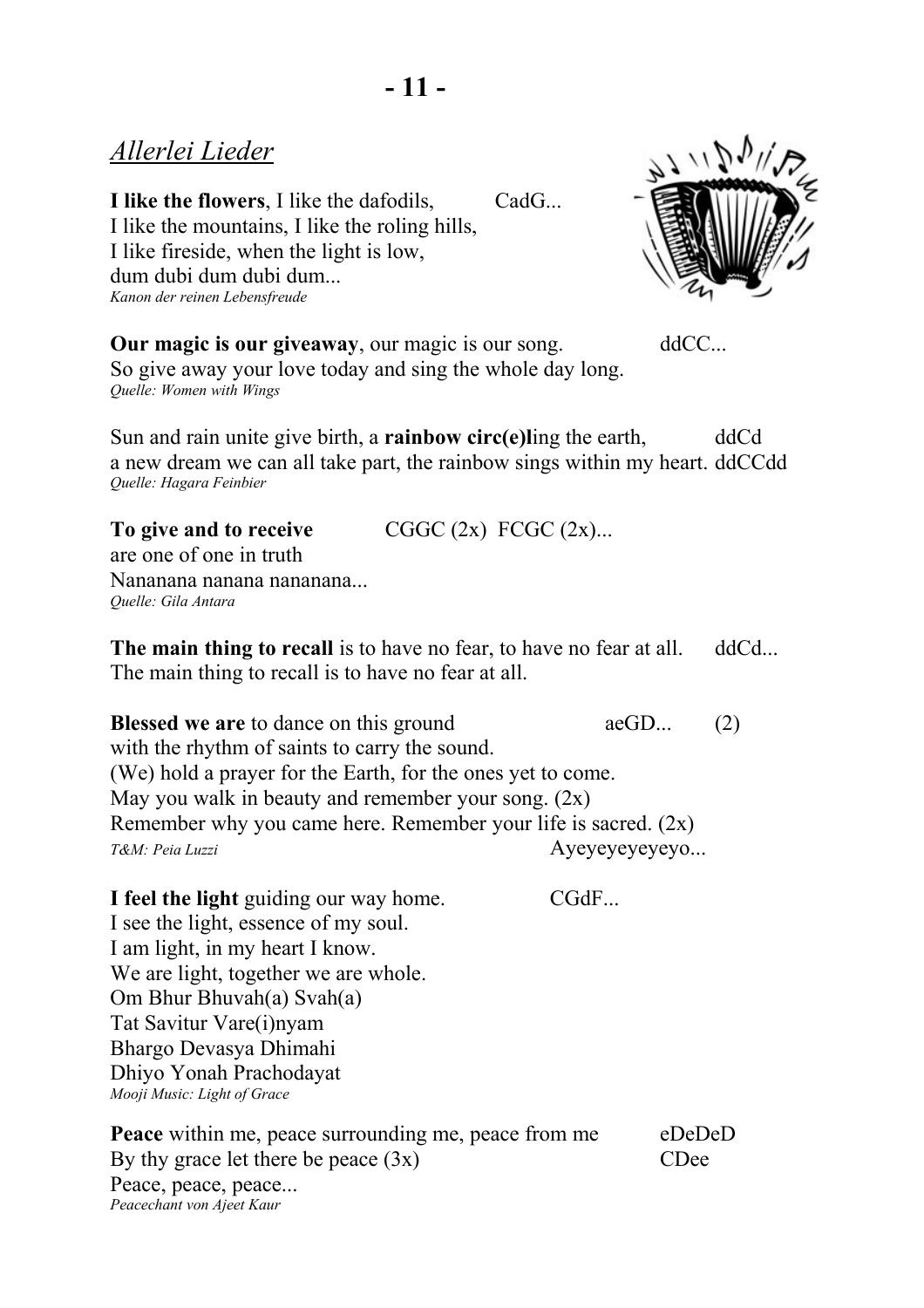**Love is** in me, love is all around, love is sound of all beeing. (2x) CGFG... (2) Love is in me and you and in everything we do, love is sound of all beeing. Love is in you an me and in all the world we see, love is sound of all beeing. *Gila Antara*

| My roots growing deep into the earth,<br>my crown reaching high up to the sky.<br>And I go my way and I do my things<br>and I am connected to all beeings.<br>Ahahah, ahahah, heheya, heya, heya,<br>ahahah, ahahah, deyheya, deya, deya, de.<br>Gila Antara |                                                                                                                                                                    | <b>CCGG</b><br>GGCC<br>eeFF<br>CCdG<br><b>CCFG</b>                           | <b>CCFGCC</b>                             | (2)                                  |
|--------------------------------------------------------------------------------------------------------------------------------------------------------------------------------------------------------------------------------------------------------------|--------------------------------------------------------------------------------------------------------------------------------------------------------------------|------------------------------------------------------------------------------|-------------------------------------------|--------------------------------------|
| Ich bin wie ich bin mit allen Dingen.<br>Ich bin wie ich bin, ich will mich singen<br>und meiner Seele Zeit und Raum geben<br>in mir zu leben, in mir zu sein.<br>Gila Antara                                                                                |                                                                                                                                                                    | <b>CGCC CFGG</b><br><b>CGCC CFGG</b><br><b>FGCG CFGG</b><br><b>FFGG GGCC</b> |                                           |                                      |
| Erde meine Mutter (Echo). $(2x)$<br>Himmel mein Vater (Echo). (2x)<br>Gila Antara                                                                                                                                                                            | Feuer, Erde, Wasser und Luft, ich bin (Echo). (2x)                                                                                                                 | h-moll                                                                       | hh $AAhhAA(2x)$                           |                                      |
| One by one everyone comes to remember:<br>We're healing the world, one heart at a time.<br>Quelle: Gila Antara - ggf. Kanon                                                                                                                                  |                                                                                                                                                                    |                                                                              | ADGG                                      |                                      |
| been trav'ling a lifetime, to find my way home.<br>T&M: Osho International Foundation                                                                                                                                                                        | Have been trav'ling a day, been trav'ling a year,<br>Home is where the heart is $(3x)$ , my heart is with You.                                                     |                                                                              | <b>CGCG</b><br>C F dG<br><b>CGCG CFdG</b> |                                      |
| ۰.                                                                                                                                                                                                                                                           | Komm, komm wer immer du bist<br>die Karawane schliesst niemanden aus $(2x)$<br>auch wenn du deine Schwüre brachst<br>vielleicht 10.000 mal<br>komm, komm noch mal! |                                                                              |                                           | eHee<br>aaee<br>aaHH<br>aaHH<br>eHee |
|                                                                                                                                                                                                                                                              | <b>Round and round</b> the earth is turning,<br>turning always into morning,<br>and from morning into night.                                                       |                                                                              | $a$ a $Ga$                                | (2)                                  |

*Quelle unbekannt*

Hess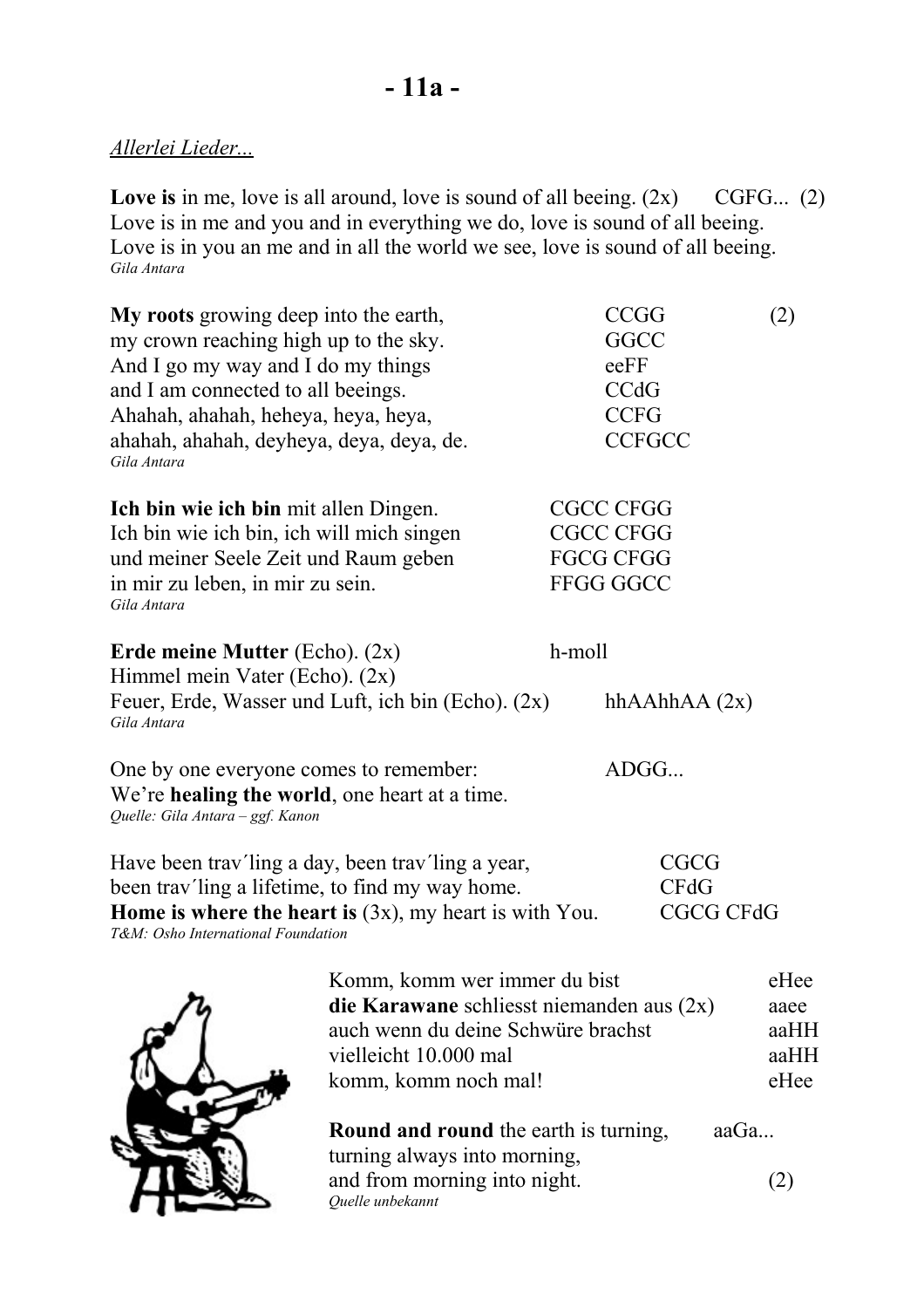*Männer:* **Oh, fill my heart.** *Frauen:* Oh, fill my heart, let it overflow. (2x) *Männer:* Oh, fill my heart. CCCC CCGG CCFF CGCG *Frauen:* Oh, fill my heart, let it overflow, let it overflow with love. *Sannyassin-Song*

| <b>How could anyone</b> ever tell you                          |             | <b>FFGG</b>      |     |
|----------------------------------------------------------------|-------------|------------------|-----|
| you were anything less than beautiful?                         | CCaa        |                  |     |
| How could anyone ever tell you,                                | ddGG        |                  |     |
| you were less than whole?                                      |             | <b>CCCC</b>      |     |
| How could anyone fail to notice                                |             | <b>FFGG</b>      |     |
| that Your loving is a miracle?                                 | CCaa        |                  |     |
| How deeply you're connected to my soul!<br>Verfasser unbekannt |             | <b>FFGG CCCC</b> |     |
| In dieser Schönheit werd' ich still,                           | aGaa        |                  | (2) |
| wo alles Denken enden will,                                    | <b>CGCC</b> |                  |     |
| wo tiefe Kraft strömt in mich ein,                             | dGaa        |                  |     |
| voll Dank und Liebe ist mein Sein.                             | aGaa        |                  |     |
| Wieder nach langem Weg schließt sich ein Kreis.                |             | GDee             |     |
| Feier' und danke dem Leben.                                    |             | <b>CGAD</b>      |     |
| Ernte die Früchte und singe und weiß:                          |             | GDee             |     |
| Ich werd' sie weitergeben.<br>T&M: Karl Adamek                 |             | <b>CDCG</b>      |     |
| Into the silence of the night,                                 | aaGa        |                  | (3) |
| into the silence of the moon,                                  | aaGa        |                  |     |
| I'm making my dreams come true.<br>Quelle: Hagara Feinbier     | aaGaa       |                  |     |
| <b>Ich bin ein Kind</b> von Sonne, Mond und Sternen.           |             | aaGa             |     |
| Ich bin ein Kind des Himmels und der Erde.                     |             | aaGa             |     |
| Ich bin ein Kind des Lichtes und der Liebe.                    |             | aaGa             |     |
| Ich werde, ich werde, ich werde.                               |             | aGaa             |     |
| Ich werde, was ich bin.                                        |             | aGaa             |     |
| There is so much Magnificence                                  | DAhh        |                  |     |
| near the Ocean,                                                | GD          |                  |     |
| wawes are coming in,                                           | e           |                  |     |
| waves are coming in.                                           | A           |                  |     |
| Halleluja                                                      |             |                  |     |
| T&M: Peter Makena                                              |             |                  |     |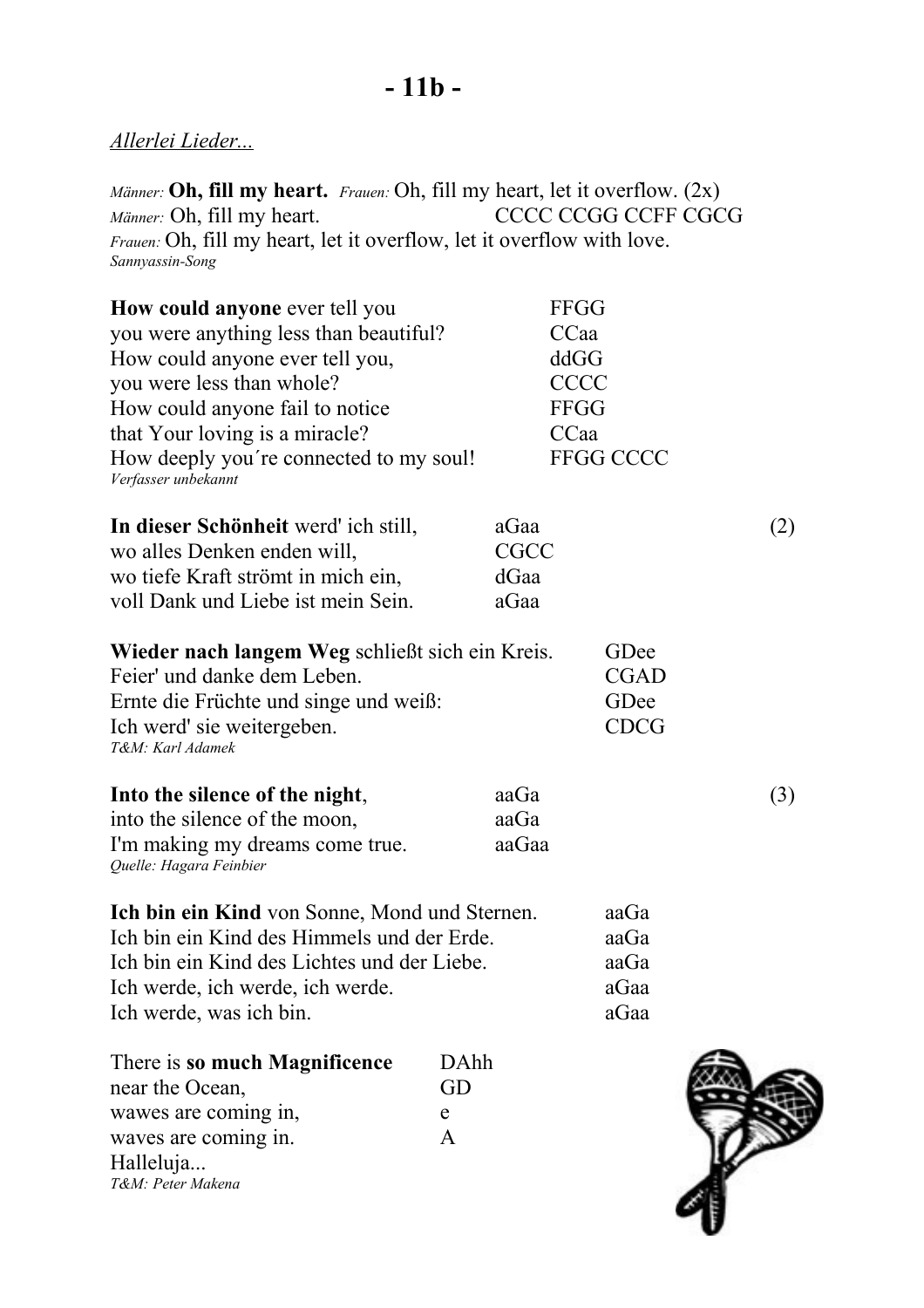Do you know there is only **Love**? (4x) CaFG... You know there is only Love.  $(4x)$ Know, there is only Love! (4x) There is only Love. (4x) There is Love. (4x) Is Love?  $(4x)$ Love... $(3x)$ *Zweimal von oben nach unten (oder unten nacho ben) gesungen* = 108 x "Love".

| The ocean is the beginning of the earth. $(2x)$ | dC |
|-------------------------------------------------|----|
| All life comes from the sea. $(2x)$             |    |
| T&M: Starhawk                                   |    |

| I'm calling you, $(2x)$                  | CCCCGGGG |  |
|------------------------------------------|----------|--|
| come back to me, $(2x)$                  |          |  |
| I am here, I am here to hold you. $(2x)$ |          |  |
| Quelle: Raaja Fischer                    |          |  |

| Reconcilia, reconcilia, reconciliation, | <b>CFCFCFCC</b> |
|-----------------------------------------|-----------------|
| I am here today, you are here today,    | dGdG            |
| we are here today for celebration.      | dGCC            |
| "Versöhnung" - Quelle: Raaja Fischer    |                 |

| I hear the silence calling me, so softly calling            | aGaG | 4) |
|-------------------------------------------------------------|------|----|
| me to what I have allways been. $(2x)$                      | FGaa |    |
| I am burning and burning in your grace. $(2x)$              | aGFF |    |
| I am burning and burning, I am burning and burning,         | aGaG |    |
| I am burning and burning in your grace.                     | aGFG |    |
| I surrender (I surrender) to this mistery (to this mistery) | aGaG |    |
| awaken (awaken) to the beauty (to the beauty). $(2x)$       | aGFG |    |
| Quelle: Carola Fürbaß                                       |      |    |
|                                                             |      |    |

| <b>One breath</b> , breath of eternity, | <b>GGCC</b> | (2) |
|-----------------------------------------|-------------|-----|
| one song becomes a symphony             | <b>DDGG</b> |     |
| of hearts, beating in harmony           | $e$ e $CC$  |     |
| with you, beloved one.                  | <b>DDDD</b> |     |
| T&M: Abhi Ktori-Carter                  |             |     |

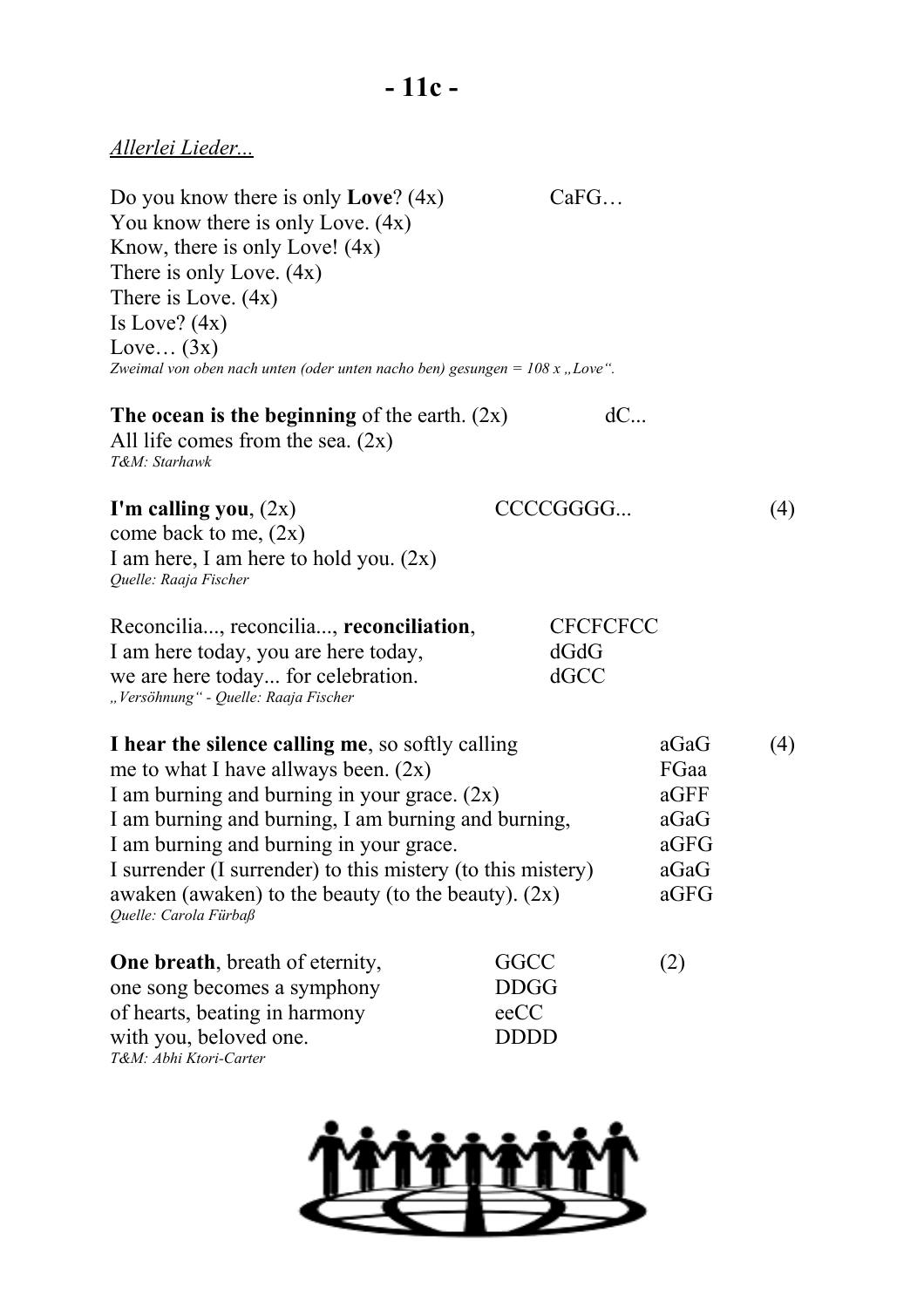| We've all been together before,<br>dancing in starlight upon the same shore.<br>Soulweavers of sound and light,<br>gather together once more!<br>"Sacred Song" aus Findhorn von Peter Wood                                                                                  |                     | GGaa<br><b>DDGG</b><br>eeAA<br><b>CDGG</b> |                        |
|-----------------------------------------------------------------------------------------------------------------------------------------------------------------------------------------------------------------------------------------------------------------------------|---------------------|--------------------------------------------|------------------------|
| Ancestors, skypeople, all here today,<br>hear my heart's song, hear my respect,<br>hear my love, hear my greatful tears fall.<br>I am truly blessed, you are truly blessed,<br>we are truly blessed!<br>"Sacred Song" zu Ehren der Ahnen - aus Findhorn von Harmony Grisman |                     | DAGG                                       |                        |
| <b>Present moment, wonderful moment,</b><br>all we need is right here.<br>Present moment, wonderful moment,<br>there is nothing to fear.<br>Quelle: Barbara Swetina, Findhorn                                                                                               |                     | GGCG<br>GGDD<br>GGCG<br>GCGG               | (2)                    |
| Let it go, let it out, let it all unrevel,<br>let it free and it can be a path on which to travel<br>T&M: Raimund Mauch                                                                                                                                                     |                     | <b>GDCG</b><br><b>CGDC</b>                 | (2)                    |
| May the fight of love be guide us, may our golden song delight us,<br>May the spirit of your face live in every heart.<br>Quelle: Shabda/Johannes Janßen                                                                                                                    |                     |                                            | CCaa ddGG<br>eeaa FCGG |
| She-ma Yisrael Adonai Elohenu Adonai Echat<br>Alleluja, Asalam, Om shanti Om<br>La illaha il-Allah la illaha Allah,,Om Shanti Om<br>Friedensliedkanon von Michael Stillwater                                                                                                |                     | FGaa                                       |                        |
| <b>Feel the blessing as it pours through you,</b><br>feel the blessing nothing more to do,<br>feel the blessing at the core of you.<br>Nothing that you need,<br>nothing that you need,<br>nothing that you need to do. $(2x)$<br>Quelle: Michael Stillwater                | FG<br>ea<br>FGaa/CC | <b>CFGC</b><br>aFGC<br><b>CFGa</b>         |                        |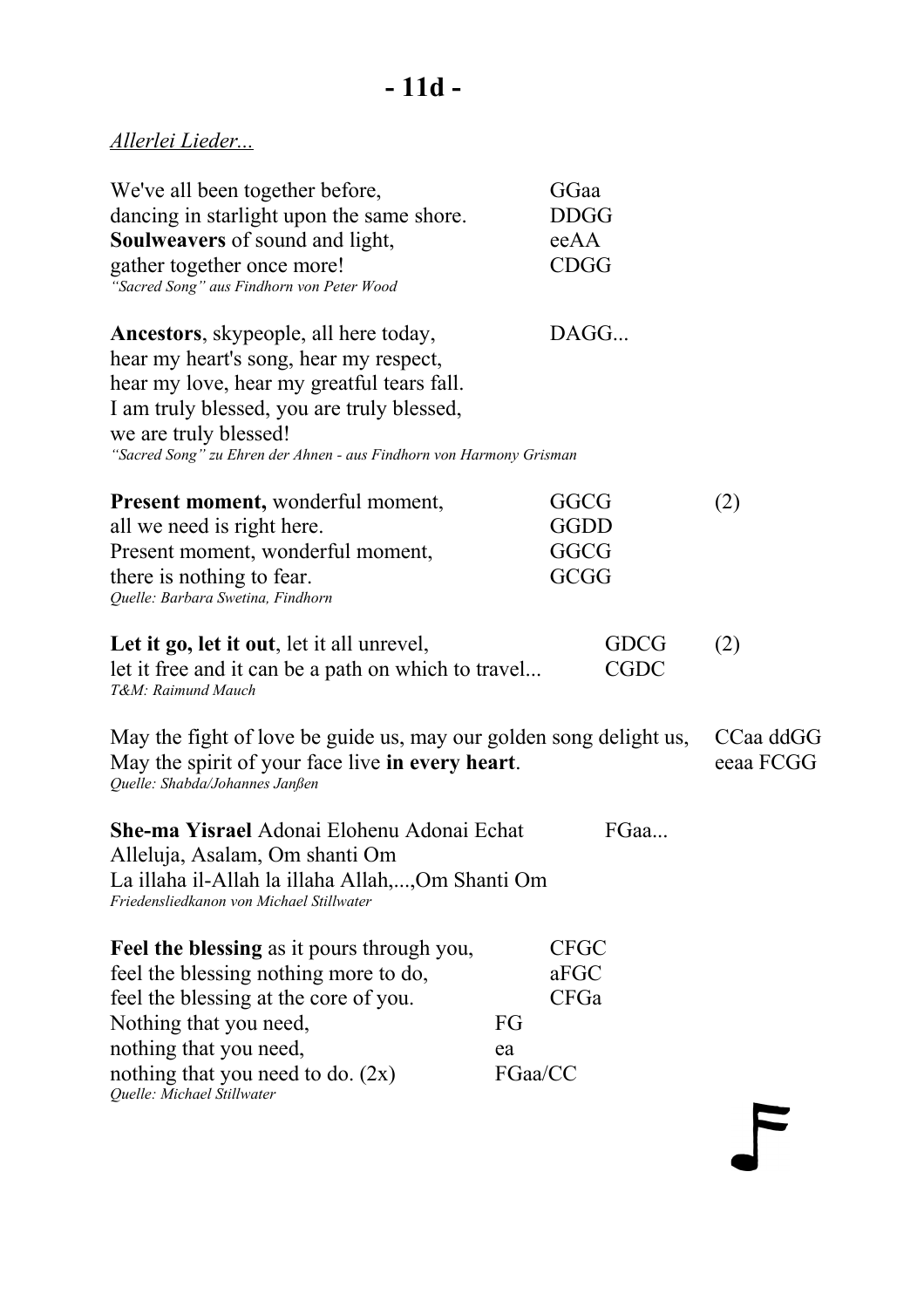(**Licht**) ... auf meinem Weg in der Dunkelheit, GaCD... (2) Licht auf meinem Weg leuchte hell und weit. Leuchte, leuchte hell und weit durch die Dunkelheit, Licht, jetzt und alle Zeit leuchtet Licht!

(*Intro:* I make a commitment right here and right now. With every day that I wake, I will pray for life grace.) **This is how we pray...** DaCG... (2) Aho to all my relations, Amen, Shalom Aleichem  $(2x)$ Namaste, Namah Shivaya, Wahe Guru, Ayllu Masikunapa (2x) *Später:* Allah, Allah, Haleluja... Haleluja *T&M: Lulu & Mischka*

Die Natur ist unser Heim, Quelle von allem Sein. (2x) dCdd CCdd Lasst uns erfahren, in Liebe bewahren das Wunder dieser Welt. (2x) dCCd ddCC **Mutter Erde**, oh wie herrlich ist die Schönheit deiner Schöpfung! dddd CCdd Gottes Wesen lasst uns sehen als Essenz in allem Leben! dddd CCdd Jede Kreatur verkörpert nur einen Teil von Dir! (2x) dCCd ddCC Wann werden wir versteh'n, die Einheit in allem seh'n? (2x) ... Mögen wir streben, alles zu geben zur Heilung dieser Welt. (2x) **Mutter Erde**... Die Natur kann immer nur geben, spendet alles Leben. (2x) Des Menschen Sein kann nur gedeih'n im Lichte deiner Kraft. (2x)

#### **Mutter Erde**...

**Es gibt immer einen Weg**, immer, CGae FCdG... es gibt immer, immer einen Weg. (2x) Er ist gut genug für mich, ich bin gut genug für ihn, in mir ist die Kraft, diesen Weg zu gehen. Er ist gut genug für mich, ich bin gut genug für ihn, ich bin richtig, so wie ich jetzt bin. *T&M: Iria Schärer*

**Om, Shalom, Amen...** daCd...

| Im Samen der Baum,             | aE | (2) |
|--------------------------------|----|-----|
| der Baum im Raum,              | Ea |     |
| der Raum in der Unendlichkeit, | da |     |
| Unendlichkeit im Samen         | аE |     |
| T&M: Luis Zett                 |    |     |

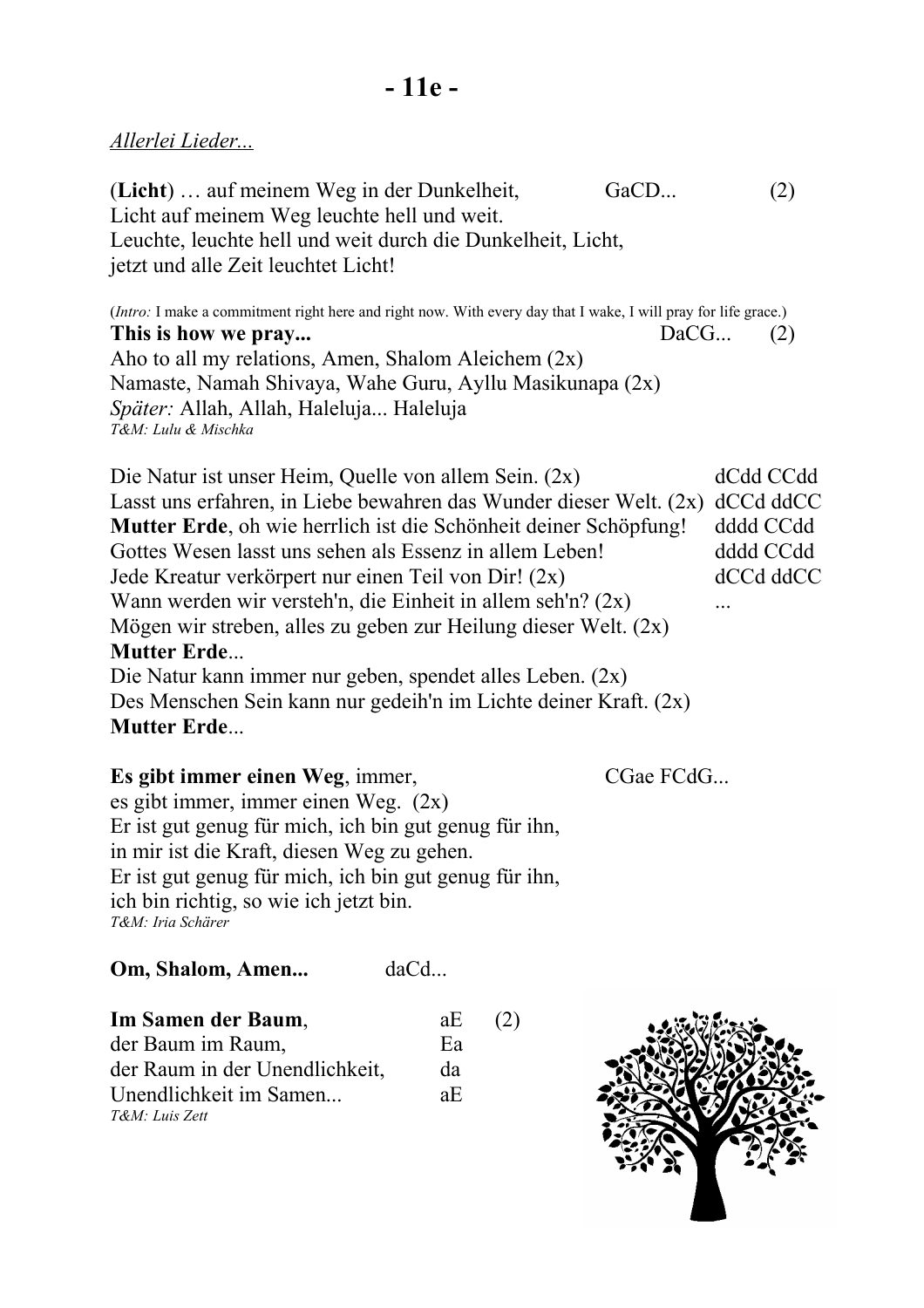| I am one with the earth that keeps turning,        | CC            |
|----------------------------------------------------|---------------|
| one with the stars that shine,                     | FF            |
| one with the waves that are ocean,                 | aa            |
| one with the light that I see in your eyes. $(2x)$ | FG            |
| I am the waves, I am the ocean,                    | <b>CCaaFF</b> |
| I am stillness in motion. $(2x)$                   | GG            |
| T&M: Lulu & Mischka                                |               |
| With a naw days dawn and my heart wide open        | ACAC          |

With a new days dawn and my heart wide open dGdG I receive all that is.  $(2x)$  dGdG Love is, love you are, love I am, so ham.  $(2x)$  CCGGddFF... I am that I am that I am that I am – I am that I am, so ham.  $(2x)$ **So ham**, so ham. *T&M: Lulu & Mischka*

#### **Birthdaysongs**

| On this day the Lord gave you life.                 | CGaF |
|-----------------------------------------------------|------|
| May you use it to serve him.                        |      |
| All loving prayers will be with you.                |      |
| May you never forget this.                          |      |
| May in your gest you've got a light.                |      |
| It shines so warm and bright.                       |      |
| So full of love it gides you on and on and on       |      |
| since the day that you were born.                   | CGCC |
| And on this day the Lord  forget this.              | CGaF |
| Your Sorrows, your fears and troubles, let them go, |      |
| 'cause you've been hold.                            |      |
| See the beauty, feel the bless.                     |      |
| May you be bounty full to all.                      | CGCC |
| Yes on this day forget this.                        | CGaF |
| (Sat Nam, Sat Nam, Sat Nam.                         |      |
| Quelle: Ramjot Singh                                |      |

#### **Birthday round**

To you we sing, and happiness we bring CGCC... to celebrate your birth, an angel here on earth. *Quelle: Barbara Swetina*

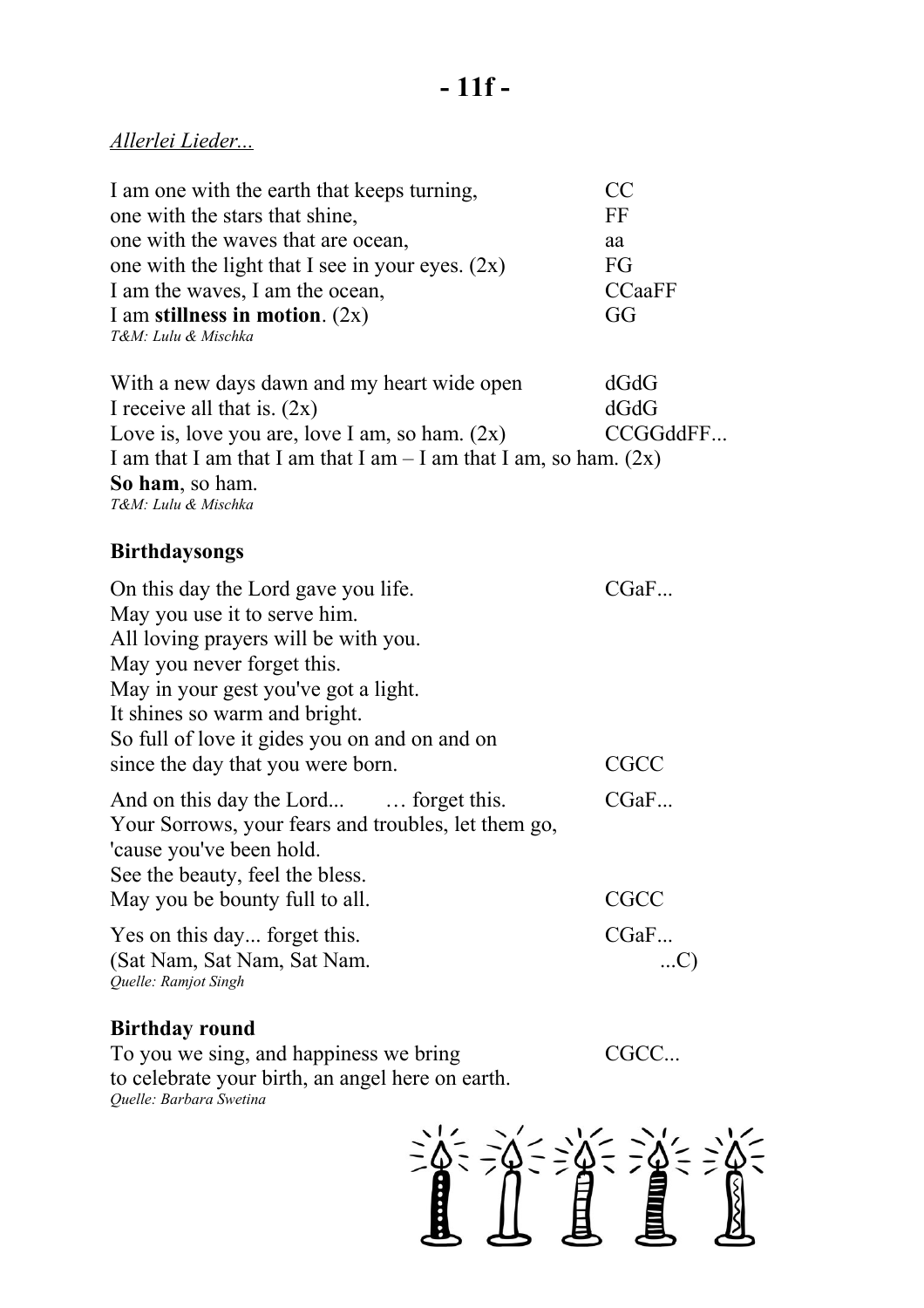| From the temple of my heart up to the highest mountain | aaDD     | (2) |
|--------------------------------------------------------|----------|-----|
| love embraces all that is and all that could be.       | CGaa     |     |
| From the temple of my soul down to the deepest ocean   | aaDD     |     |
| love shall flow like a river eternally free.           | CGaa     |     |
| Ela ela ela, ela ela ela ela ela                       | aaCCGGaa |     |
| Heartsong von Kevin James Caroll                       |          |     |

In this sacred space it's where I open my heart and feel the love. aCGF... (2) In this sacred space it's where I open my eyes and see the light. In this sacred space it's where I open up and become one. **Raise your voice**, we have the choice to heal this land. (2x) FaCG FaCG Yemaya Yemaya Yemaya, Yemaya Yemaya Yemaya, aCGF... Yemaya Yemaya Yemaya Ochun. (4x) *T&M: Suyana - Version: Yopi*



**Ich gehe und gehe**, weite die Kreise, gehe zum Ursprung und Ziel. aeae aGCC (2) Ich gehe die Pfade der großen Spirale und singe das uralte Lied. (2x) dGCa dGaa *T&M: Iria Schärer*

| <b>May the circle be open but unbroken.</b>                                           | aaGa      | (3) |
|---------------------------------------------------------------------------------------|-----------|-----|
| May the love of the goddess be ever in your heart.                                    | aaGa      |     |
| Merry meet and merry part and merry meet again.<br>Traditionell - Quelle: Robert Gass | aaGa aGaa |     |

**By the earth that is her body**, by the air that is her breath,  $dC...$ by the fire that is her bright spirit, by the living waters of her blood. May the peace of the goddess be for-... ever in your heart, the circle is open but unbroken, merry meet and merry part. And merry meet again! *Kanon für 4 Stimmen*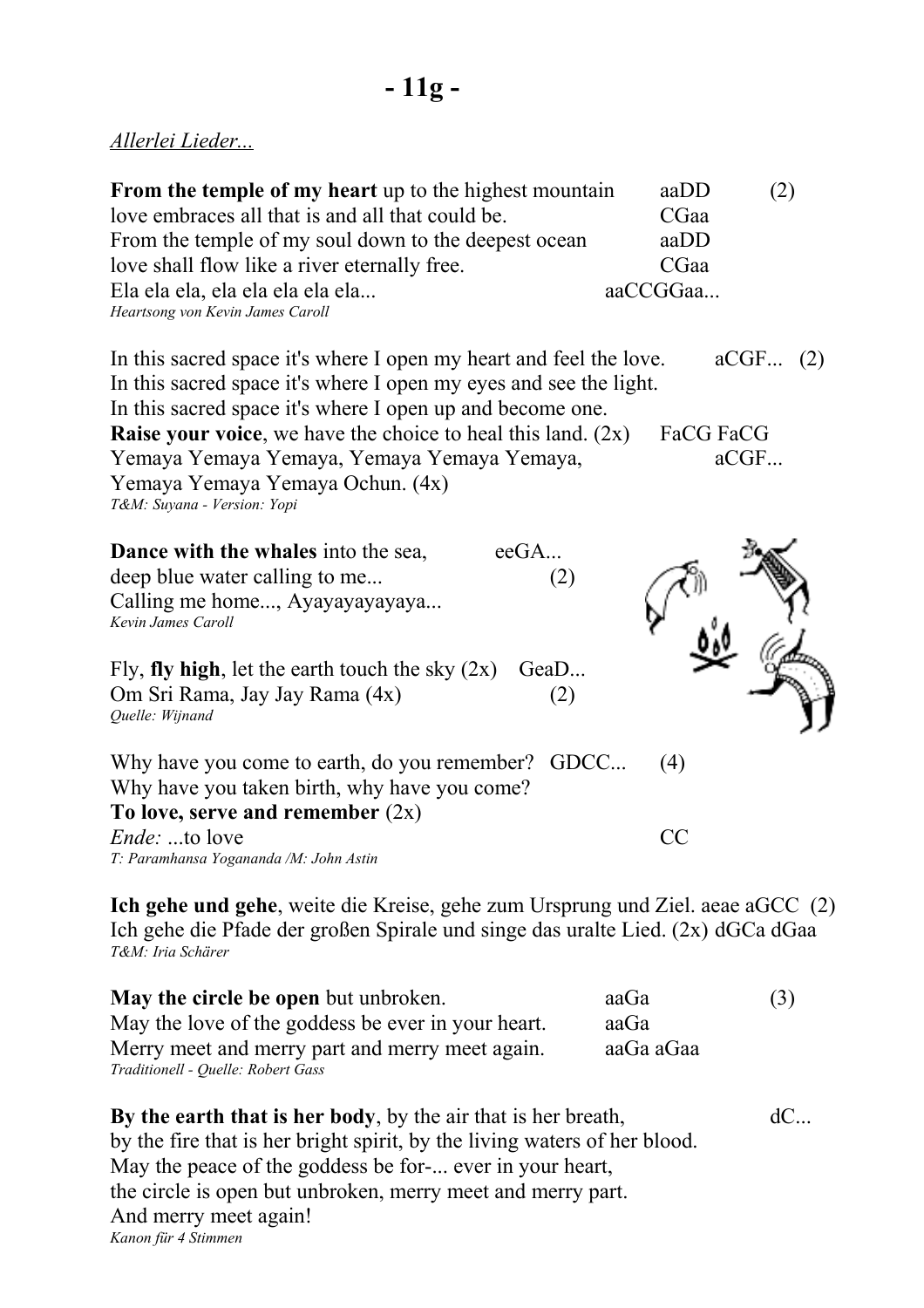wie im hohen Tor der Ewigkeit. :

| Come, come whoever you are<br>Wanderer, worshiper, lover of leaving<br>Come, come whoever you are<br>This isn't a caravan of despair<br>It doesn't matter if you've broken your vows<br>A thousand times before, and yet again<br>Come again come, and yet again come<br>Come again come<br>Quelle: Shimshai                                                                                                                                               |                              | aaFF<br>GGCe<br>aaFF<br>GGCe<br>ddEE<br><b>CCDDFF</b><br><b>GGCCCC</b><br>GGFF |              |
|------------------------------------------------------------------------------------------------------------------------------------------------------------------------------------------------------------------------------------------------------------------------------------------------------------------------------------------------------------------------------------------------------------------------------------------------------------|------------------------------|--------------------------------------------------------------------------------|--------------|
| Take me away won't you carry me,<br>Let me rest in your arms just for a while. $(2x)$<br>Amba take me away. $(4x)$                                                                                                                                                                                                                                                                                                                                         | aG<br>Ceaa<br>CGaa           |                                                                                |              |
| <b>Aus dir Erde komm ich</b> , auf dir Erde geh'(sing, tanz, lieb) ich,<br>zu dir Erde werd' ich, Danke für mein Leben!                                                                                                                                                                                                                                                                                                                                    |                              |                                                                                | aCFG<br>GaGa |
| Große Mutter breite deine Flügel über alle Täler, alle Hügel,<br>segne alles was lebt und was stirbt. Große Mutter, wir danken dir.<br>Große Mutter breite deine Schwingen über allen Wesen, allen Dingen,<br>segne alles was kommt und was geht. Große Mutter, wir danken dir.<br>Durge Durge Durge Jay Jay Ma<br>Jay Ma, Jay Ananda Ma<br>Quelle: Joachim Böttcher, Elli & Jan                                                                           |                              | aaaa ddaa<br>GGaa                                                              | aaaa ddaa Ga |
| <b>Kranichlied</b><br>Aufbruch und Wiederkehr, das ist Dein Weg.<br>Jahr um Jahr lehrst Du uns Kommen und Geh'n.<br>: Weit und frei, getragen Dein Flug,<br>geleitet vom Ziel, niemals allein. :                                                                                                                                                                                                                                                           |                              | aaGa<br>aaGa<br>aFFC<br>dCEE (dCEa)                                            |              |
| Abends zieh'n die Elche aus den Dünen,<br>von der Palve an des Haffes Strand.<br>: Und die Nacht wie eine gute Mutter<br>deckt ihr Tuch wohl über Haff und Land.:<br>Ruhig trinken sie vom großen Wasser,<br>darin Sterne wie am Himmel stehen.<br>: Und sie heben ihre starken Köpfe<br>lautlos in des Sommerwindes Weh'n.:<br>Langsam schreiten wieder sie von dannen,<br>Tiere einer längst versunkenen Zeit.<br>: Und sie schwinden in der Ferne Nebel | aada<br>aaEa<br>FCdC<br>aaEa |                                                                                |              |

 $\sum$